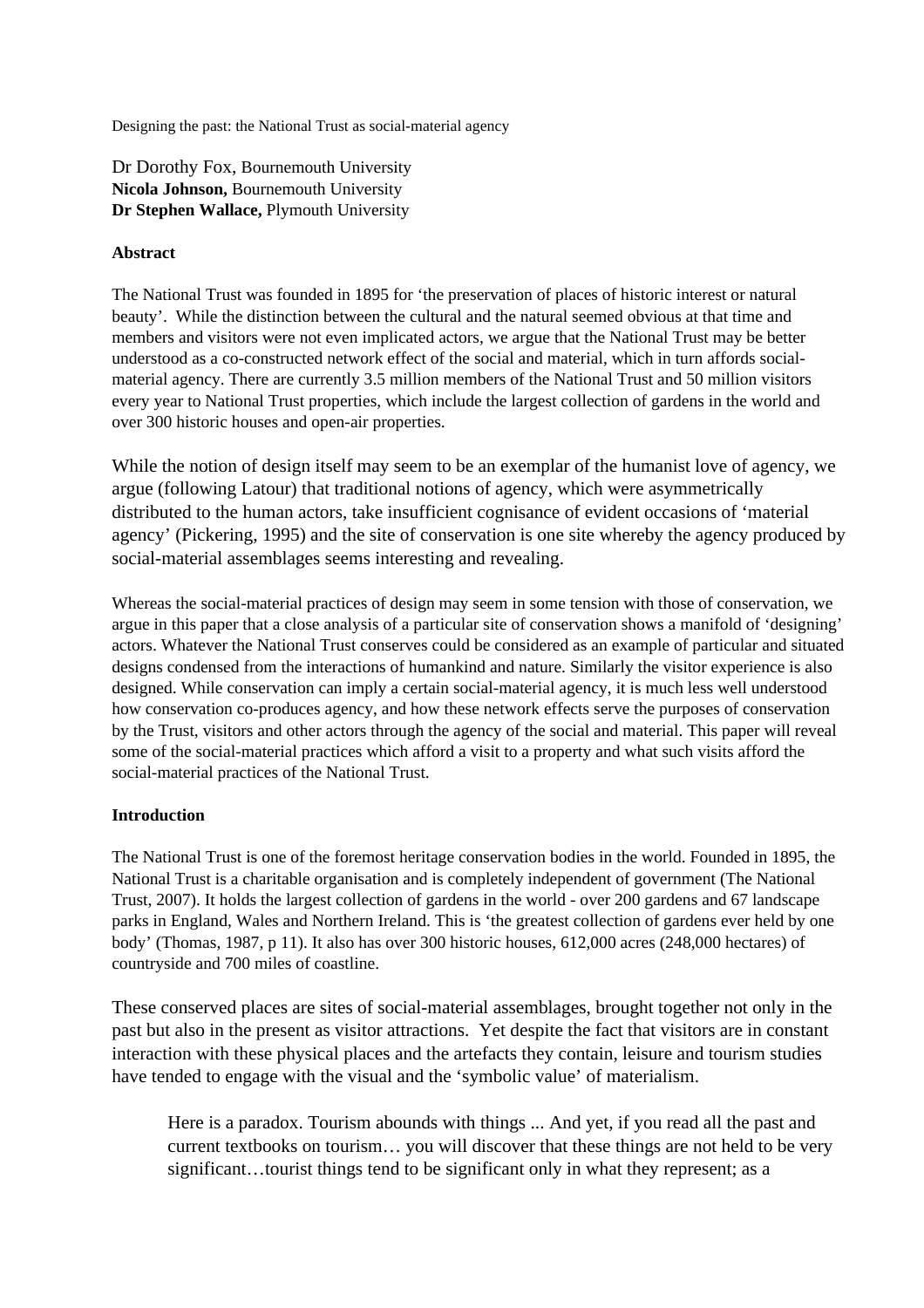meaningful set of signs and metaphors… (Franklin, 2003, p. 97).

This 'cultural turn' epitomised by MacCannell (1976) on 'authenticity' and Urry (1990) on the 'tourist gaze' is giving way to a 'performance turn' (Jóhannesson, 2005) - a shift of focus of tourism research that depicts places as having multidimensional aspects that are in a state of fluidity. This has supported a processual view that integrates the material, social and cultural as relational accomplishments. Drawing on Actor-Network Theory, Jóhannesson suggests that ANT's 'emphasis on networks and network practices would seem to fit well the complex relations involved in tourism' (Jóhannesson, 2005, p. 134). However, this notion of actors being hybrids and thus enabling agency to be a heterogeneous accomplishment is still contested.

In this paper we show that sites of conservation co-produce agency, and that network effects serve the purposes of conservation *and* visitation. By discussing two National Trust properties which are located in the South East of England - Sissinghurst Castle Garden and Saddlescombe Farm, we reveal examples of the social-material practices which afford a visit to a property and what such visits afford the social-material practices of the National Trust.

# **The National Trust**

A conventional study of the Trust, adopting traditional notions of agency would asymmetrically distribute agency only to the human actors. It would no doubt refer to the founders, Sir Robert Hunter, Miss Octavia Hill and Canon Hardwicke Rawnsley. In addition, the contemporary governance by the 52 members of the Council and a Board of Trustees would be mentioned, as would the 4,300 members of staff (National Trust, 2008). Perhaps reference would be made to the members of the 7 advisory panels who use their professional expertise to assist with policy development and advise on major acquisitions and projects. Recognition of the 52,000 volunteers who contributed 2.3 million hours in 2007 –08 would be vital, as would acknowledgement of the benefactors who donated almost £58 million in the same year. The 3.5 million members would be cited in acknowledgment of the popularity of the Trust and finally the 12 million visits to pay for entry properties and the estimated 50 million visits to the open-air properties would be highlighted.

However, we believe that the National Trust may be better understood as a co-constructed network effect of the social *and* material and we will demonstrate that this affords social-material agency. The founders, for example, were concerned about the impacts of uncontrolled industrialisation and development in England and taking their experiences as a case in point; we will show that the conventional study just described takes insufficient note of material agency.

Sir Robert Hunter, at the young age of 24, was Honorary Solicitor of the Commons Preservation Society and he fought several legal battles in the Courts to protect common lands from enclosure by the Lords of the Manor. A notable achievement was the saving of six thousand acres (2,500 hectares) of Epping Forest in 1874 (Fedden, 1968). This opportunity had arisen following his success in 1866 in a newspaper essay-competition on the subject of 'Commons and the means of preserving them for the public' (Gaze, 1988).

Octavia Hill was a pioneer in housing reform and it was through this that she came to recognise the importance of open spaces. Her friend, John Ruskin had consulted her for advice on using his inherited fortune for the public good and she had proposed plans for the purchase, renovation and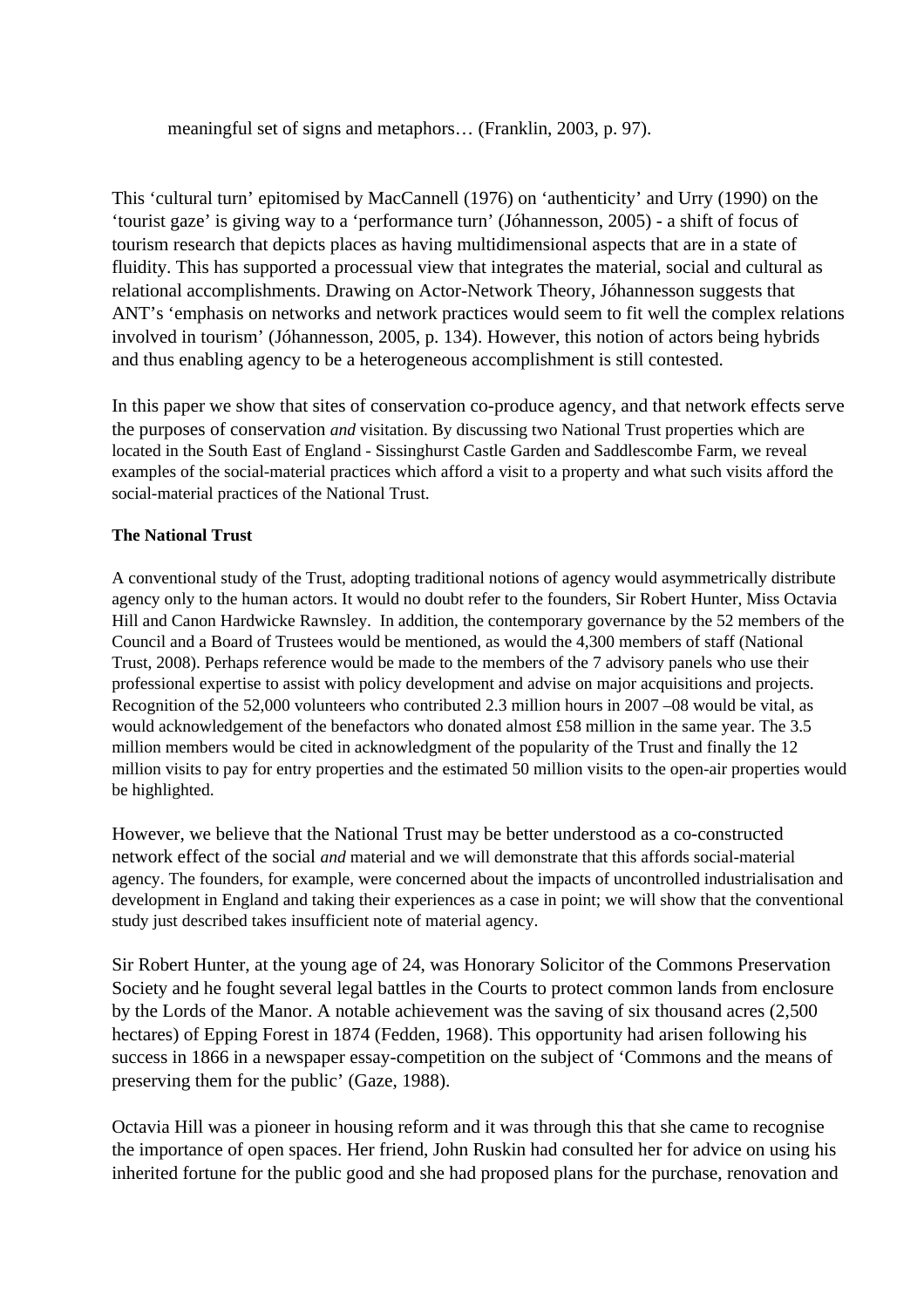subsequent renting out of slum properties. The irony of the names of the first acquisitions, Paradise Place and Freshwater Place was not lost on Gaze (1988) and he notes that it was at the latter that she transformed a patch of waste land adjoining the court into a children's playground. From this idea developed the wider concept of 'Open air sitting rooms for the poor' (Fedden, 1968) in which she was supported with legal advice from Robert Hunter.

Canon Hardwicke Rawnsley carried out much of his ministry in the parish of Crosthwaite in the Lake District (Gaze, 1988). He earned the epithet 'Guardian of the Lakes' due to his fight against encroachment by the railways. Concerned about the sale of Lodore Falls, south of Keswick, he had contacted the Commons Preservation Society and it was this network of social reformers and their experiences of industrialisation that came together to constitute the National Trust. This network being afforded by their desire to preserve spaces *for and because of people.*

The aim of the new organisation was 'the preservation of places of historic interest or natural beauty'. No doubt the dichotomy of the cultural and the natural seemed obvious at that time, but this distinction never really existed. There were no pristine locations remaining in England to be protected – anthropogenic influences had prevailed throughout the country.

Canon Rawnsley was staying in Barmouth, Wales when he received the draft articles of association of the newly formed Trust and his host, a Mrs Talbot, immediately commented that Dinas Oleu should be secured for the public. Dinas Oleu 'was – and is – a steep, gorse-clad, rocky fell of less than 5 acres[1] above 'unbeautiful Barmouth' but with splendid views over Cardigan Bay' (Gaze, 1988, p. 35). Following this first acquisition, the second also followed the putting of pen to paper in the heterogeneous hybrid of letter writing. Ten days after the formal incorporation of the National Trust, a fellow minister who had the living at the clergy house in Alfriston, East Sussex wrote to Rawnsley seeking to protect the property, as many years earlier the Bishop had authorised its demolition.

After the Second World War a number of gardens were acquired, Stourhead House, with its garden and estate, for example, was bequeathed to the Trust in 1946. The garden, designed by Henry Hoare 11 is one of the finest landscape gardens in the world.

Hoare dammed a stream joining some small pools to make a chain of lakes, four of which, and one in particular, form the central feature of the artificial landscape. From  $1741 - 65$ , he built the bridge, three classical temples, the Grotto and the Rock Arch, all of which were to be seen in progressing round the lake, one at a time, as one walked from light to shade, from gloom to shine (Thomas, 1979, p. 65).

Clearly, any distinction by the National Trust between a place of historic interest and one of natural beauty was no longer of consequence, gardens being examples of the social and material, *par excellence*. Fox and Edwards (2008) note that a garden differs from many other types of visitor attraction in that the visitor experience offered cannot be standardised because the imagescape is in a state of constant transformation. The anthropogenic actions creating and shaping a garden interact with the agency of nature. They describe how 'a tree may have grown naturally in a location or may have been transplanted there by a gardener. Conversely, a self-seeded plant may have been overlooked by a gardener or may have deliberately left *in situ* as part of the design' (Fox and Edwards, 2008, p 223).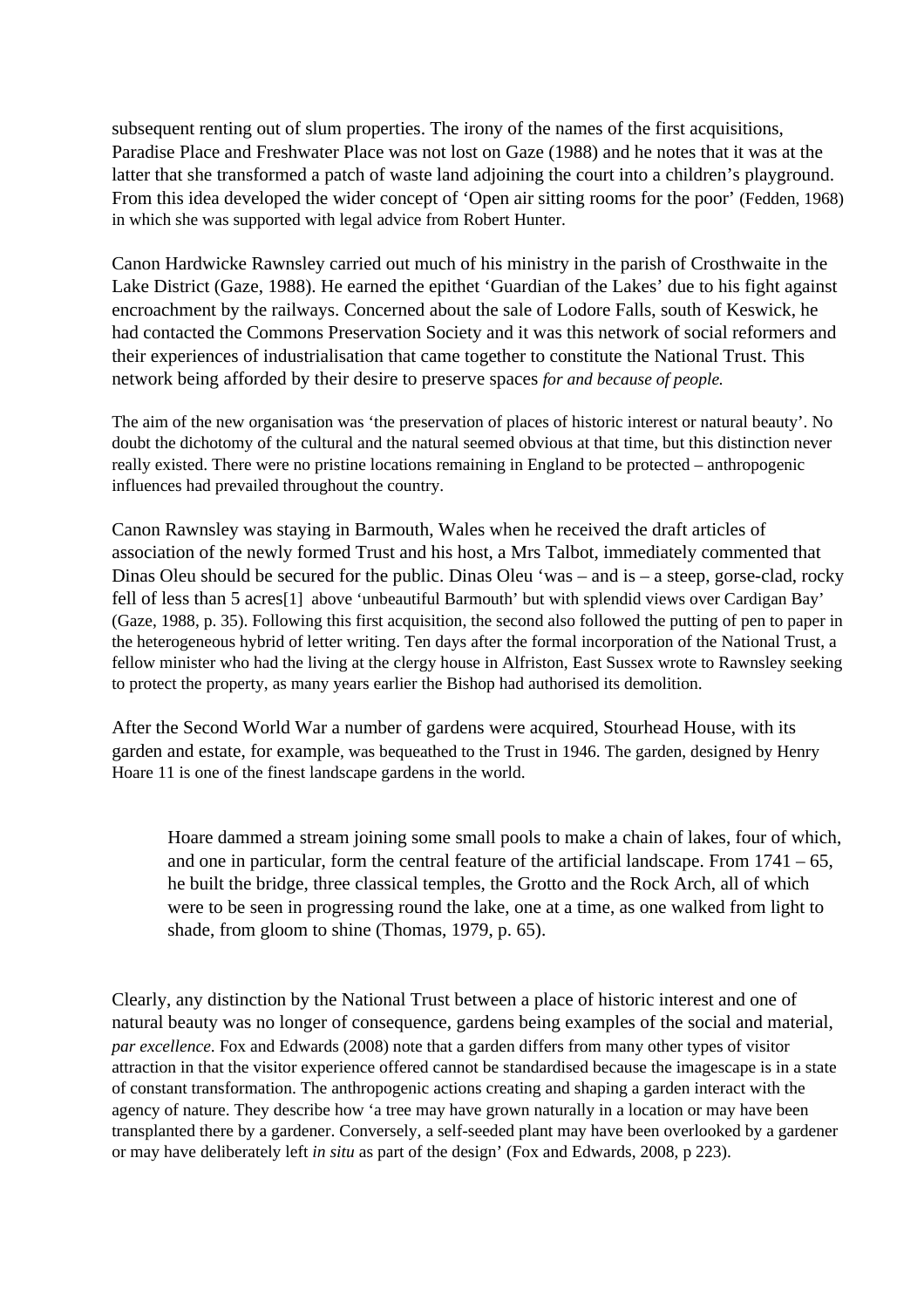Subsequent acquisitions by the National Trust through, for example, the Neptune Coastline campaign launched in 1965 and the acquirement of Mendips, John Lennon's childhood home in Liverpool, an icon of mass popular culture, illustrate the importance of diverse assemblages of social-material agency to modern conservation.

## **Sissinghurst Castle**

Using the example of Sissinghurst Castle, we will demonstrate how the agency produced by social-material assemblages is interesting and revealing. Harold Nicolson and Vita Sackville-West bought the ruins of the Castle in 1930. Nicholson designed the layout of the garden and his wife, Vita, the planting. The garden was not a traditional walled garden, but a group of buildings and ruins, which he incorporated into the design. These 'designing' actors together produced the final layout of small gardens and features (Figure 1).

[pic]

Figure 1. The design of Sissinghurst Castle Garden (Source: National Trust)

Nicholson wrote in his diary –

Viti and I measure the kitchen garden to discover how much paling will be required to make it square. I fiddle about with the vista problem. Obviously what would be good in a teleological sense would be to put the end of the main nuttery walk at the end of a main vista running from the new angle of the kitchen garden, past the cottage garden…. Only this cuts angularly across the holly hedge in our little cottage garden, and fits in obtusely with the rest of the design. That is what is such a bore about Sissinghurst. It is magnificent but constantly obtuse (Nicholson, cited in Brown, 1990, p. 66-68).

The Nicholsons planned their garden from the four-story high tower which was an Elizabethan gate house. The Tower affords today's visitors a cascade of affordances. First, the spiral staircase in the tower affords anticipation as one climbs up and around to an opening on each floor. On the first floor is Vita's writing room which remains virtually unchanged since she immortalised the tower in her sonnet, 'Absence'. The visitor can see that fresh flowers are still placed on her desk every day (Brown, 1990).

The top of the tower affords a wonderful view of the garden, but it is a very different perspective and experience from being in the garden at ground level. It is literally a birds-eye view and one sees the garden in a plan view. Additionally, instead of being bound within the garden, feeling the leaves brushing against you and smelling the scents of the individual plants, the visitor can look beyond the garden to the surrounding hills and feel the breeze on their face.

Prior to 1967 when Sissinghurst Castle was donated to the Trust, visitor numbers to the garden, when the Nicholsons had opened it for charity, never exceeded 28,000. In the first year of opening by the Trust, they increased to 67,000. On opening, the paths were adapted for the public, but then additional facilities were introduced to afford greater visitor numbers such as the catering, enlarged car parks etc., leading to an additional 100,000 visitors. Belatedly it was recognised that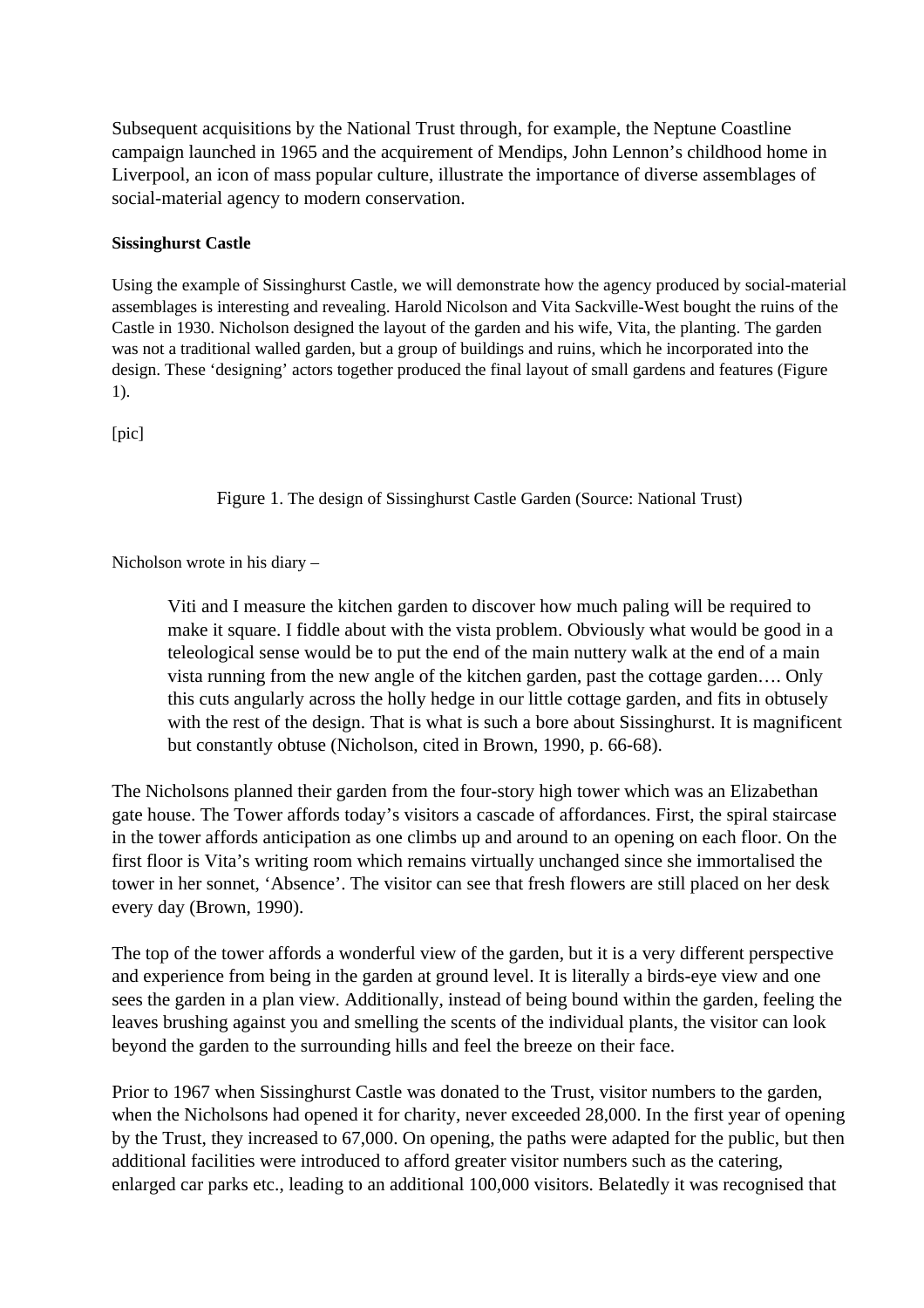'…the large numbers of visitors was clearly acting to diminish the psychological, particularly the aesthetic, nature of the garden tourism experience' (Benfield, 2001, p. 210). Therefore, impediments (Wallace, 2004) to visiting such as the introduction of a timed entry scheme and the removal of an affordance, that is the cessation of all advertising, were undertaken to limit the number of visitors.

The National Trust in designing the visitor experience at Sissinghurst Castle had failed to recognise that they had instigated a cascade of visitor affordances. In the next case study, we demonstrate how by co-designing a recently acquired site with the visitors some of these mistakes might not be repeated.

### **Saddlescombe Farm**

Saddlescombe Farm is located near Devil's Dyke in Sussex and is an ancient down land farm. Like the Sissinghurst estate, it has about 1000 years of history and has been designed over centuries to afford agricultural practices (Figure 2). Unlike Sissinghurst, however, where the Nicholsons converted part of the estate into a garden, its central purpose remained unchanged until acquisition by the National Trust in 1995.

[pic]

Figure 2. Saddlescombe Farm (Source: National Trust)

The visitor today can look out across Devil's Dyke from a hill above the farm which nestles amongst the trees below. Devil's Dyke is archaeologically significant as it is the finest example of an Anglo Saxon earthwork in the country. They can also enter the various buildings on the farm and it is this outstanding vernacular architecture which also makes Saddlescombe interesting and unique. The farm includes a 17th Century barn, a tiny poacher's gaol, a manor house, walled garden and orchard, but from a conservation perspective, also the incongruity of a 1960's milking parlour. However, the farm can no longer operate commercially as a dairy. One reason, by way of example is that cow slurry and waste seeped into the natural underground reservoir that supplies much of the drinking water of Brighton, a city with a population of a quarter of a million, which lies nine miles to the south.

Therefore, in considering a plethora of social, economic, geographical, archaeological and ethical affordances and impedances, the National Trust has to decide how to conserve the farm for the long term and is consequently consulting with the public and the local community as to what elements of the farm should be conserved and how it should be developed as a visitor attraction.

Unlike Sissinghurst, which opens daily from the spring until the autumn, currently there are only two 'Open Days' a year at Saddlescombe, which allow visitors to experience this unique attraction. In 2007, an exhibition was displayed at the open days, explaining what actions could be taken to develop the farm, in order to allow the public opportunity to comment on its future.

This is a novel approach, whereas in the past the Trust has imposed its plans and expected visitors to appreciate their implementation, now the Trust is undertaking consultation with visitors. Therefore a visitor survey was undertaken - a heterogeneous hybrid of people (researcher, interviewer, interviewee and data enterer), pens and paper (Murdoch, 1997). In the interviews, a list of possibilities was presented to visitors and they were asked, "Out of this list of things that could be done at Saddlescombe, which would you like to see incorporated into the plan for the farm?"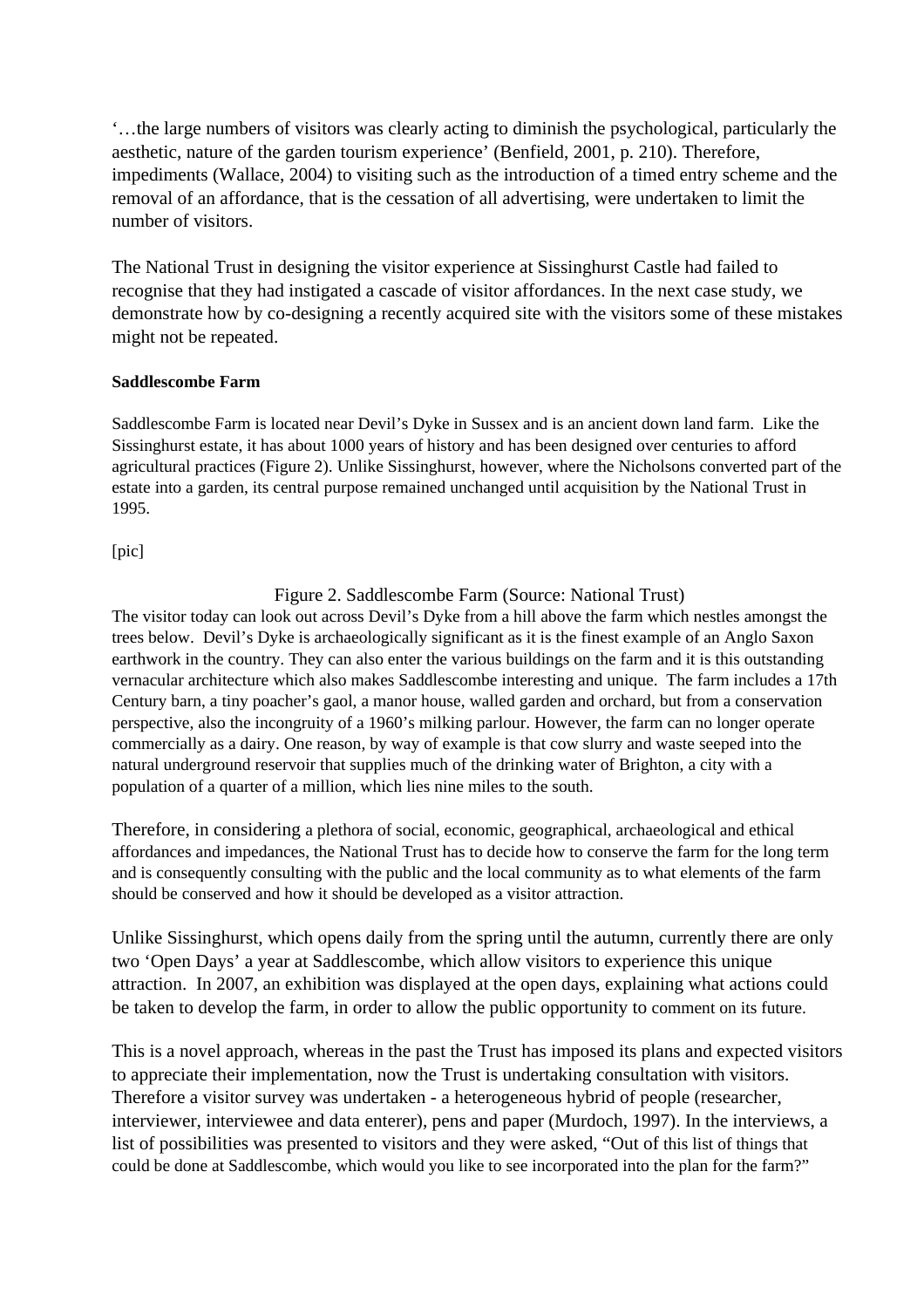For the purpose of analysis the options were separated first, into those suggestions relating to the conservation of the existing material elements and secondly, those referring to a future visitor experience. Figure 3 shows that "converting existing buildings for use as a learning or educational centre" was the most popular option followed by "keeping only traditional breeds on the farm". The anachronism of modern vehicles parked within a courtyard designed for vehicles from a much earlier period, namely a horse or bullock and cart was an issue that visitors wanted changing. However, there was not the same reaction to the modern buildings.

# Figure 3. The respondents support for the conservation of existing material elements (Source: National Trust)

Tracks strewn with pot holes at Saddlescombe contrast strongly with Sissinghurst Garden's immaculate paths and walkways, yet maybe they afford a more natural feel of what was once a working farm and as the data shows visitors do not expect uniform tracks and smooth, level pathways. The farm's purpose and outputs have created this environment and to be able to experience such erosion enables the visitor to appreciate and interact with their history.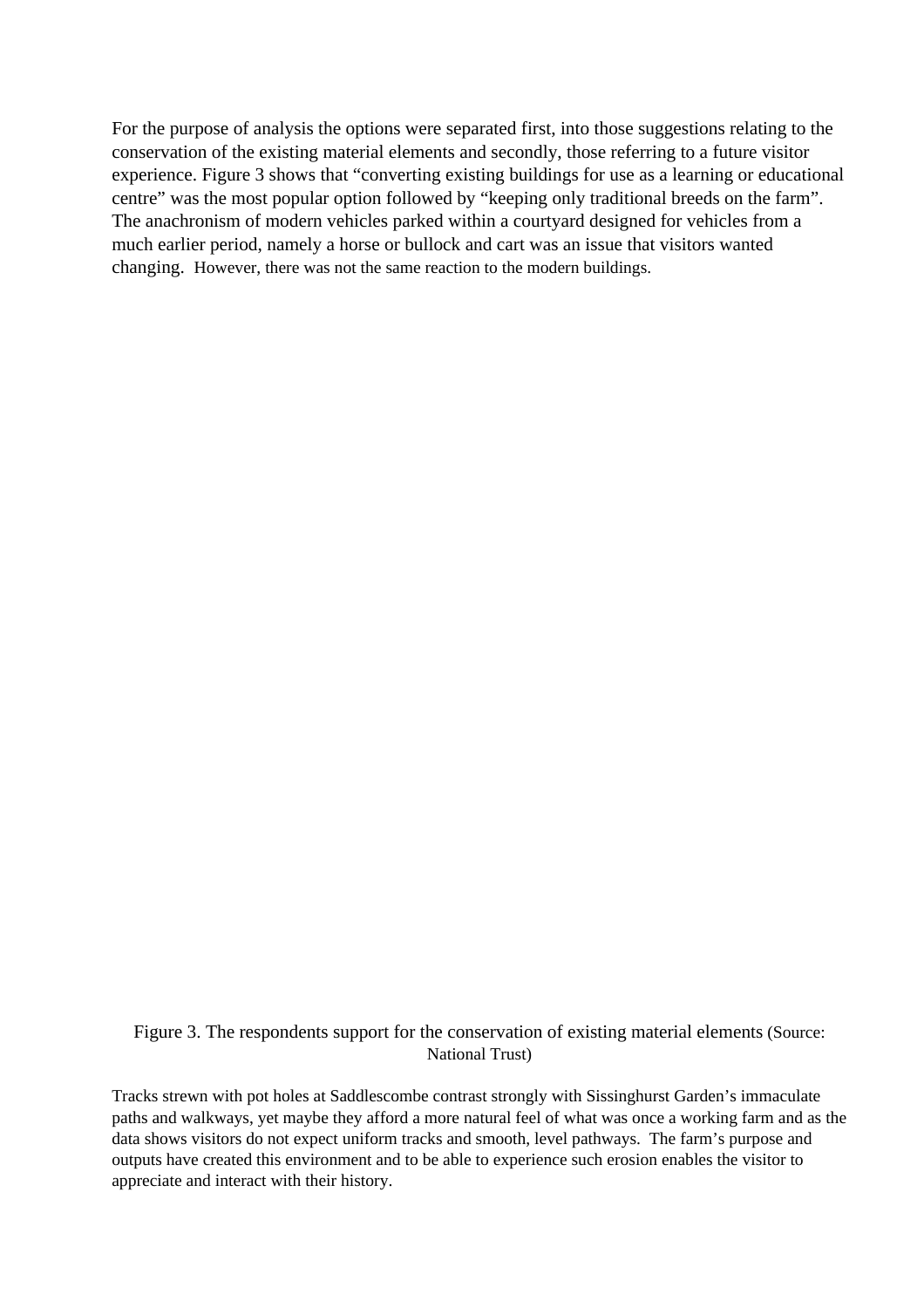Additionally, the survey considered what improvements could be made to the visitor experience (Figure 4). Social-material practices popular at other visitor attractions were most well liked, particularly having trails around the farmland demonstrating traditional farming techniques and running more special open days.

Figure 4. The respondents support for the elements of a future visitor experience (Source: National Trust)

#### **Conclusion**

Through an analysis of two National Trust sites of conservation, the role of 'designing' actors, both social and material have been demonstrated. Furthermore, it has been shown how the organisation has adapted its policies in co-creating a visitor experience. The National Trust now seeks to include the opinions of the visitors themselves, about the material aspects of the sites, as implicated actors in the design rather than simply being uninvolved recipients.

#### **Acknowledgement**

The authors would like to thank Matthew Tyler-Jones, Marketing and Supporter Development Manager for his assistance and the National Trust for their permission to report the findings of the visitor survey at Saddlescombe Farm, 2007.

#### **References**

BENFIELD, R.W., 2001. 'Good things come to those who wait': sustainable tourism and timed entry at Sissinghurst Castle Garden, Kent. *Tourism geographies* 3 (2), 207-217.

Brown, J. 1990. Sissinghurst: portrait of a garden. Weidenfeld and Nicholson, London

Fedden, R., 1968. The continuing purpose: a history of the National Trust, its aims and work. London: Longmans, Green and Co Ltd.